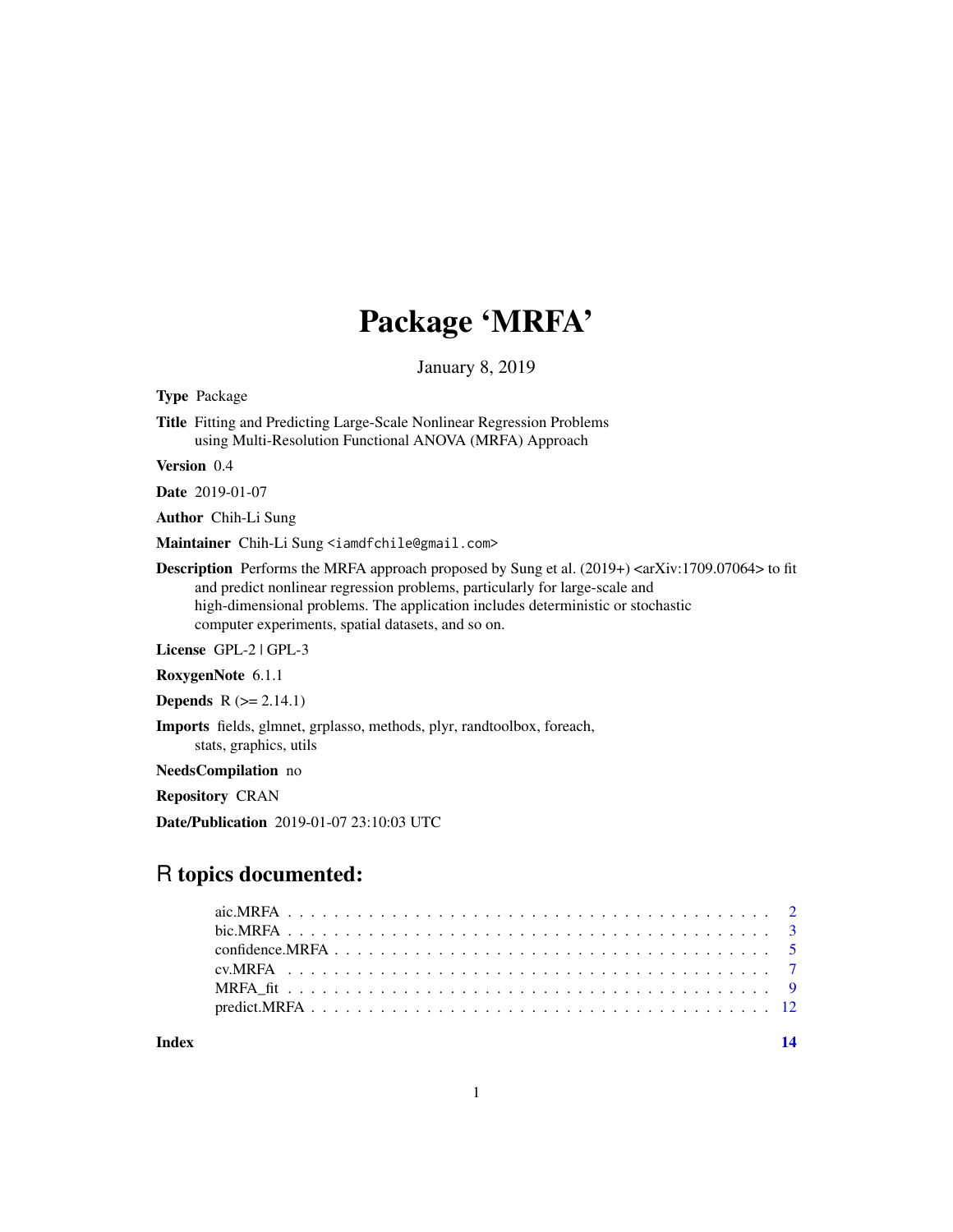<span id="page-1-0"></span>

#### Description

The function extracts Akaike information criterion (AIC) from a fitted MRFA model.

#### Usage

aic.MRFA(fit)

#### Arguments

fit a class MRFA object estimated by MRFA\_fit.

#### Value

a vector with length length(lambda) returing AICs.

#### Author(s)

Chih-Li Sung <iamdfchile@gmail.com>

#### See Also

[predict.MRFA](#page-11-1) for prediction of the MRFA model.

#### Examples

## Not run:

```
##### Testing function: GRAMACY & LEE (2009) function #####
##### Thanks to Sonja Surjanovic and Derek Bingham, Simon Fraser University #####
grlee09 <- function(xx)
{
 x1 \le - xx[1]x2 < - xx[2]x3 < - xx[3]x4 \leftarrow xx[4]x5 < - x x[5]x6 <- xx[6]
 term1 <- exp(sin((0.9*(x1+0.48))^210))term2 <- x2 * x3
 term3 < -x4y <- term1 + term2 + term3
 return(y)
}
```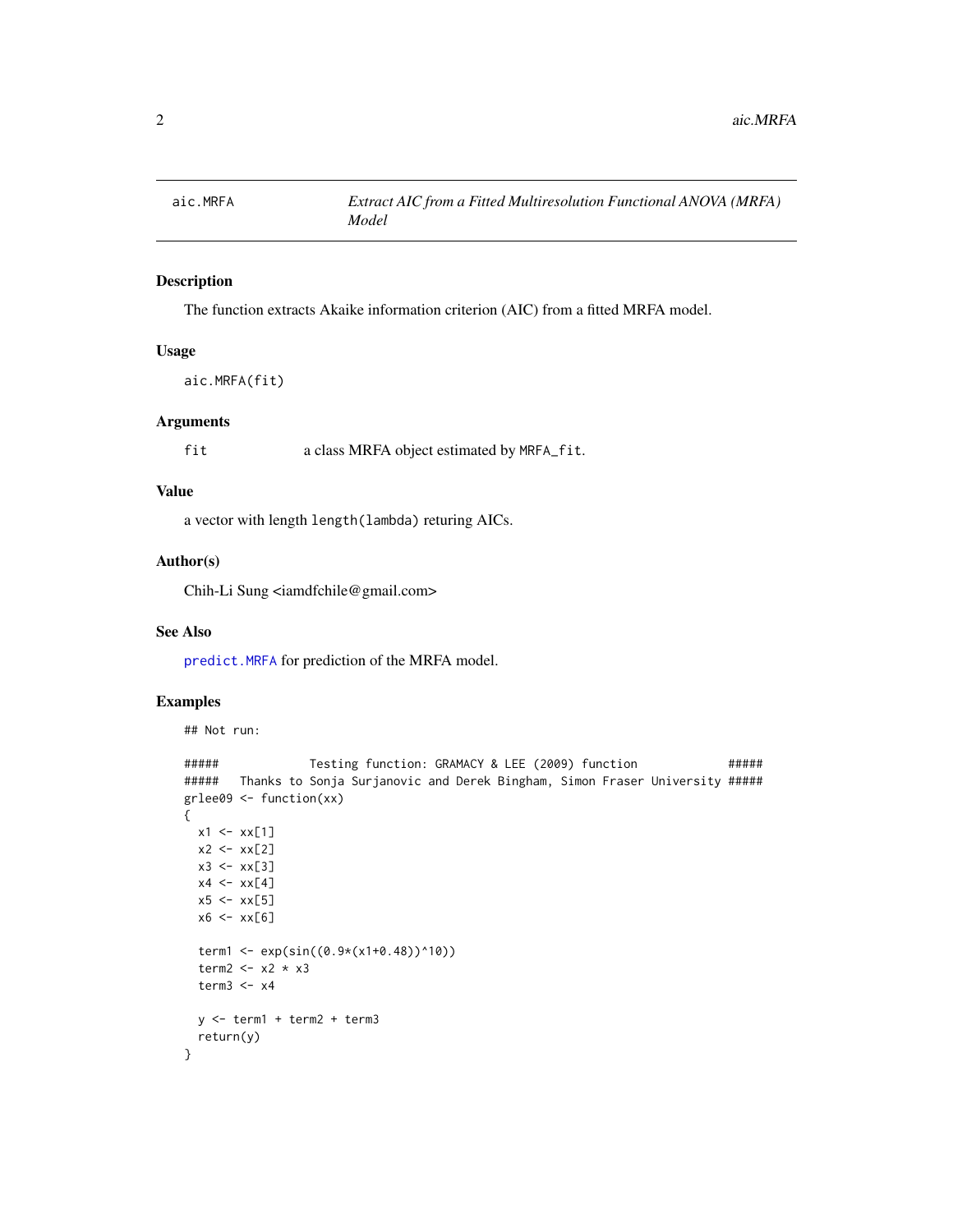#### <span id="page-2-0"></span>bic.MRFA 3

```
library(MRFA)
##### Training data and testing data #####
set.seed(2)
n <- 100; n_rep <- 3; n_new <- 50; d <- 6
X.train <- matrix(runif(d*n), ncol = d)
X.train <- matrix(rep(X.train, each = n_rep), ncol = d)
Y.train <- apply(X.train, 1, grlee09)
Y.train <- Y.train + rnorm(n*n_rep, 0, 0.05)
X.test <- matrix(runif(d*n_new), ncol = d)
Y.test <- apply(X.test, 1, grlee09)
##### Fitting #####
MRFA_model <- MRFA_fit(X.train, Y.train)
print(aic.MRFA(MRFA_model))
print(bic.MRFA(MRFA_model))
##### Prediction : AIC and BIC ######
lambda.aic <- MRFA_model$lambda[which.min(aic.MRFA(MRFA_model))]
Y.pred <- predict(MRFA_model, X.test, lambda = lambda.aic)$y_hat
print(sqrt(mean((Y.test - Y.pred)^2)))
lambda.bic <- MRFA_model$lambda[which.min(bic.MRFA(MRFA_model))]
Y.pred <- predict(MRFA_model, X.test, lambda = lambda.bic)$y_hat
print(sqrt(mean((Y.test - Y.pred)^2)))
## End(Not run)
```
bic.MRFA *Extract BIC from a Multiresolution Functional ANOVA (MRFA) Model*

#### Description

The function extracts Bayesian information criterion (BIC) from a fitted MRFA model.

#### Usage

```
bic.MRFA(fit)
```
#### Arguments

fit a class MRFA object estimated by MRFA\_fit.

#### Value

a vector with length length(lambda) returing BICs.

#### Author(s)

Chih-Li Sung <iamdfchile@gmail.com>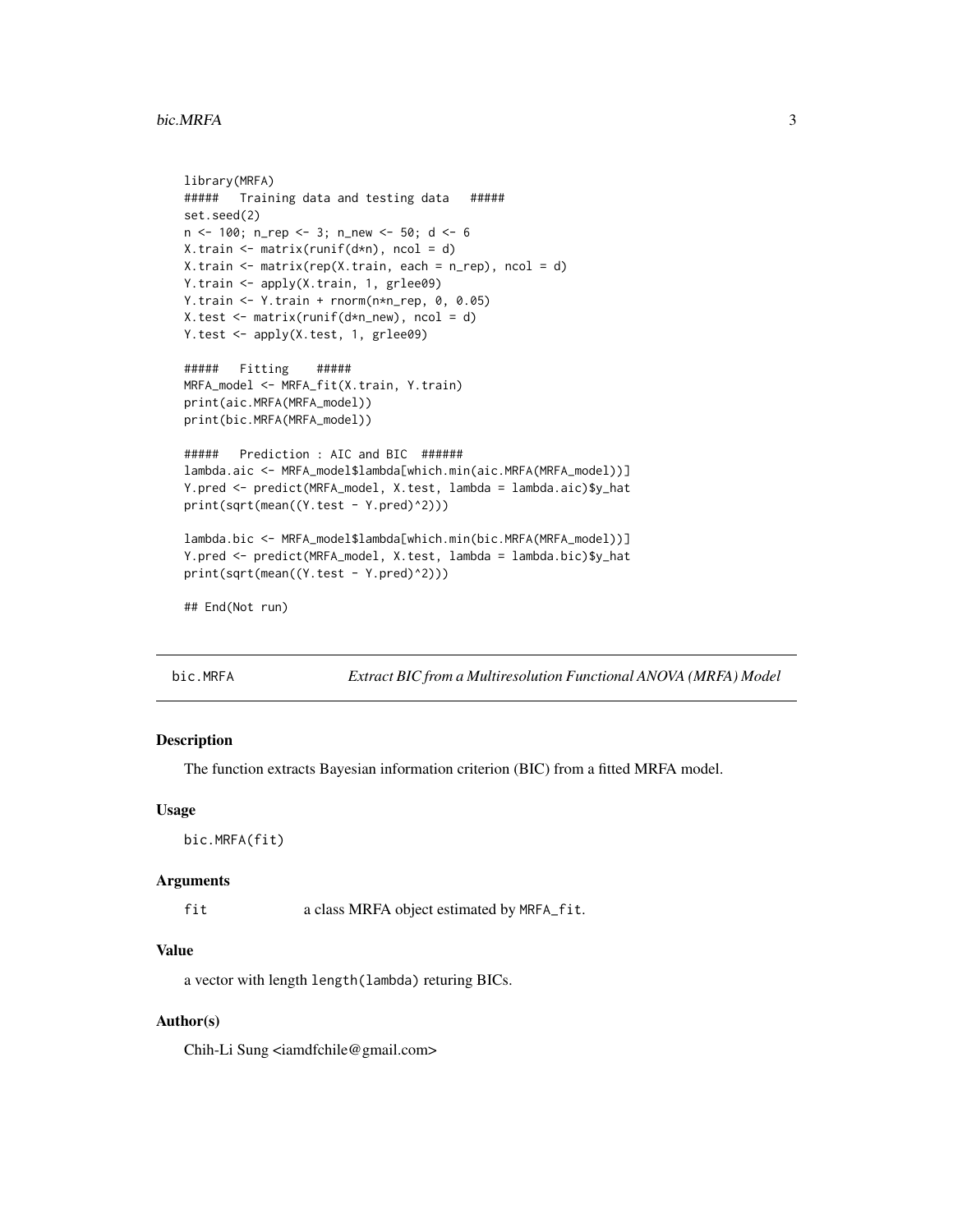#### <span id="page-3-0"></span>See Also

[predict.MRFA](#page-11-1) for prediction of the MRFA model.

#### Examples

```
## Not run:
```

```
##### Testing function: GRAMACY & LEE (2009) function #####
##### Thanks to Sonja Surjanovic and Derek Bingham, Simon Fraser University #####
grlee09 <- function(xx)
{
  x1 \leftarrow xx[1]x2 < - xx[2]x3 \le - x \times [3]x4 \leftarrow xx[4]x5 \leq -x \times 5]
  x6 <- xx[6]
  term1 <- exp(sin((0.9*(x1+0.48))^10))
  term2 <- x2 * x3
  term3 < -x4y <- term1 + term2 + term3
  return(y)
}
library(MRFA)
##### Training data and testing data #####
set.seed(2)
n <- 100; n_rep <- 3; n_new <- 50; d <- 6
X.train <- matrix(runif(d*n), ncol = d)
X.train <- matrix(rep(X.train, each = n_rep), ncol = d)
Y.train <- apply(X.train, 1, grlee09)
Y.train <- Y.train + rnorm(n*n_rep, 0, 0.05)
X.test <- matrix(runif(d*n_new), ncol = d)
Y.test <- apply(X.test, 1, grlee09)
##### Fitting #####
MRFA_model <- MRFA_fit(X.train, Y.train)
print(aic.MRFA(MRFA_model))
print(bic.MRFA(MRFA_model))
##### Prediction : AIC and BIC ######
lambda.aic <- MRFA_model$lambda[which.min(aic.MRFA(MRFA_model))]
Y.pred <- predict(MRFA_model, X.test, lambda = lambda.aic)$y_hat
print(sqrt(mean((Y.test - Y.pred)^2)))
lambda.bic <- MRFA_model$lambda[which.min(bic.MRFA(MRFA_model))]
Y.pred <- predict(MRFA_model, X.test, lambda = lambda.bic)$y_hat
print(sqrt(mean((Y.test - Y.pred)^2)))
```
## End(Not run)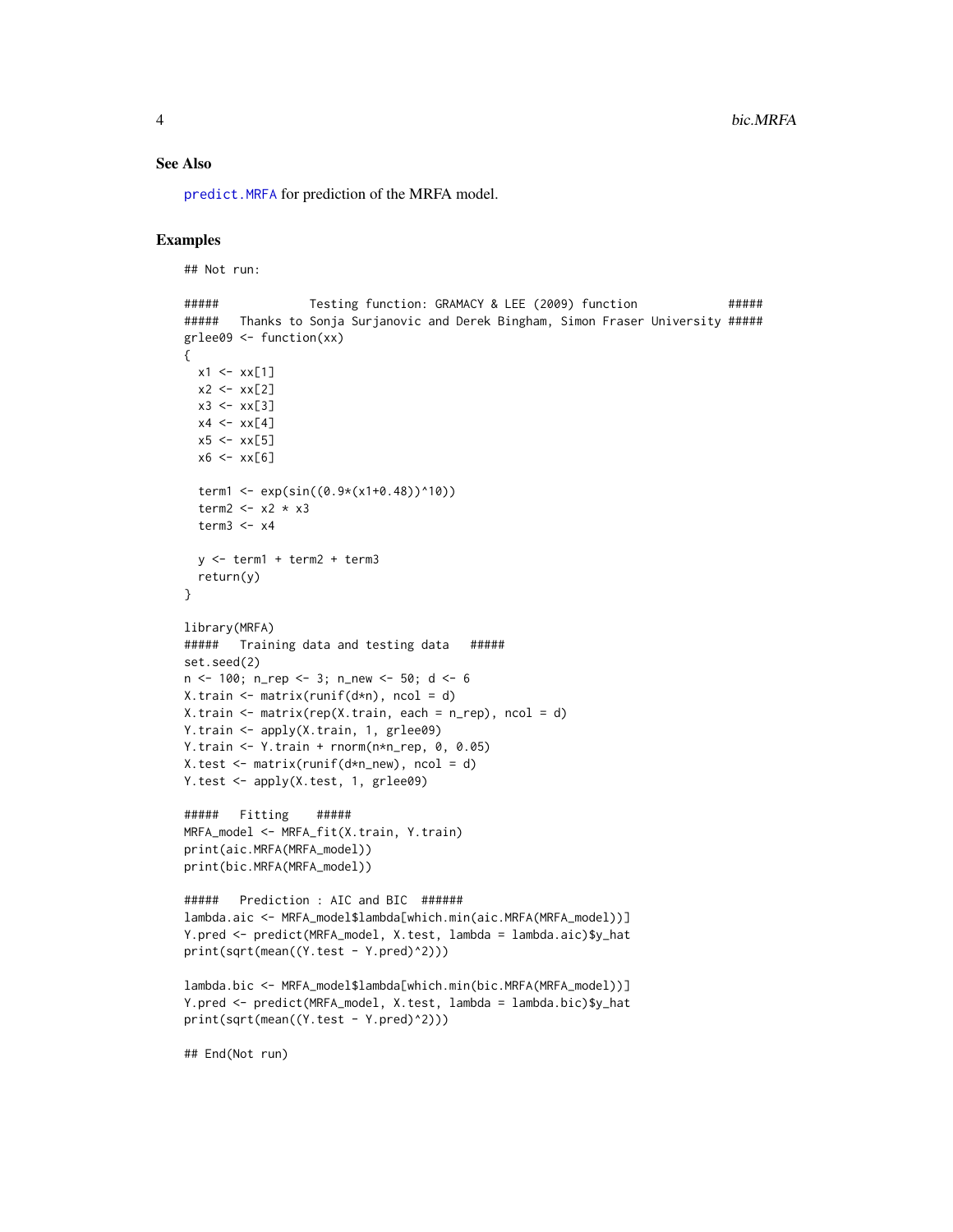<span id="page-4-0"></span>

#### Description

The function computes the confidence intervals of predicted responses (only works for linear regression model).

#### Usage

```
confidence.MRFA(object, xnew, X, lambda = object$lambda,
 conf.level = 0.95, var.estimation = c("rss", "cv", "posthoc")[1],w.estimation = c("cv", "nugget")[1], K = 5, nugget = 1e-06,parallel = FALSE, verbose = FALSE)
```
#### Arguments

| object       | a class MRFA object estimated by MRFA_fit.                                                                                                                                                                                                                        |
|--------------|-------------------------------------------------------------------------------------------------------------------------------------------------------------------------------------------------------------------------------------------------------------------|
| xnew         | a testing matrix with dimension n_new by d in which each row corresponds to a<br>predictive location.                                                                                                                                                             |
| X            | input for MRFA_fit.                                                                                                                                                                                                                                               |
| lambda       | a value. The default is min(object\$lambda).                                                                                                                                                                                                                      |
| conf.level   | a value specifying confidence level of the confidence interval. The default is<br>0.95.                                                                                                                                                                           |
|              | var estimation a character string specifying the estimation method for variance. "rss" specifies<br>residual sum of squares, "cv" specifies a cross-validation method with K fold,<br>and "posthoc" specifies a post-hoc estimation method. The default is "rss". |
| w.estimation | a character string specifying the estimation method for weights w. "cv" specifies<br>a cross-validation method with K fold, and "nugget" specifies a least square error<br>method with nugget=nugget. The default is "cv".                                        |
| К            | a positive integer specifying the number of folds.                                                                                                                                                                                                                |
| nugget       | a value specifying the nugget value for w. estimation. The default is 1e-6. It<br>only works when w.estimation="nugget".                                                                                                                                          |
| parallel     | logical. If TRUE, apply function in parallel using parallel backend provided by<br>foreach.                                                                                                                                                                       |
| verbose      | logical. If TRUE, additional diagnostics are printed.                                                                                                                                                                                                             |

#### Details

When The details about var.estimation and w.estimation can be seen in Sung et al. (2017+).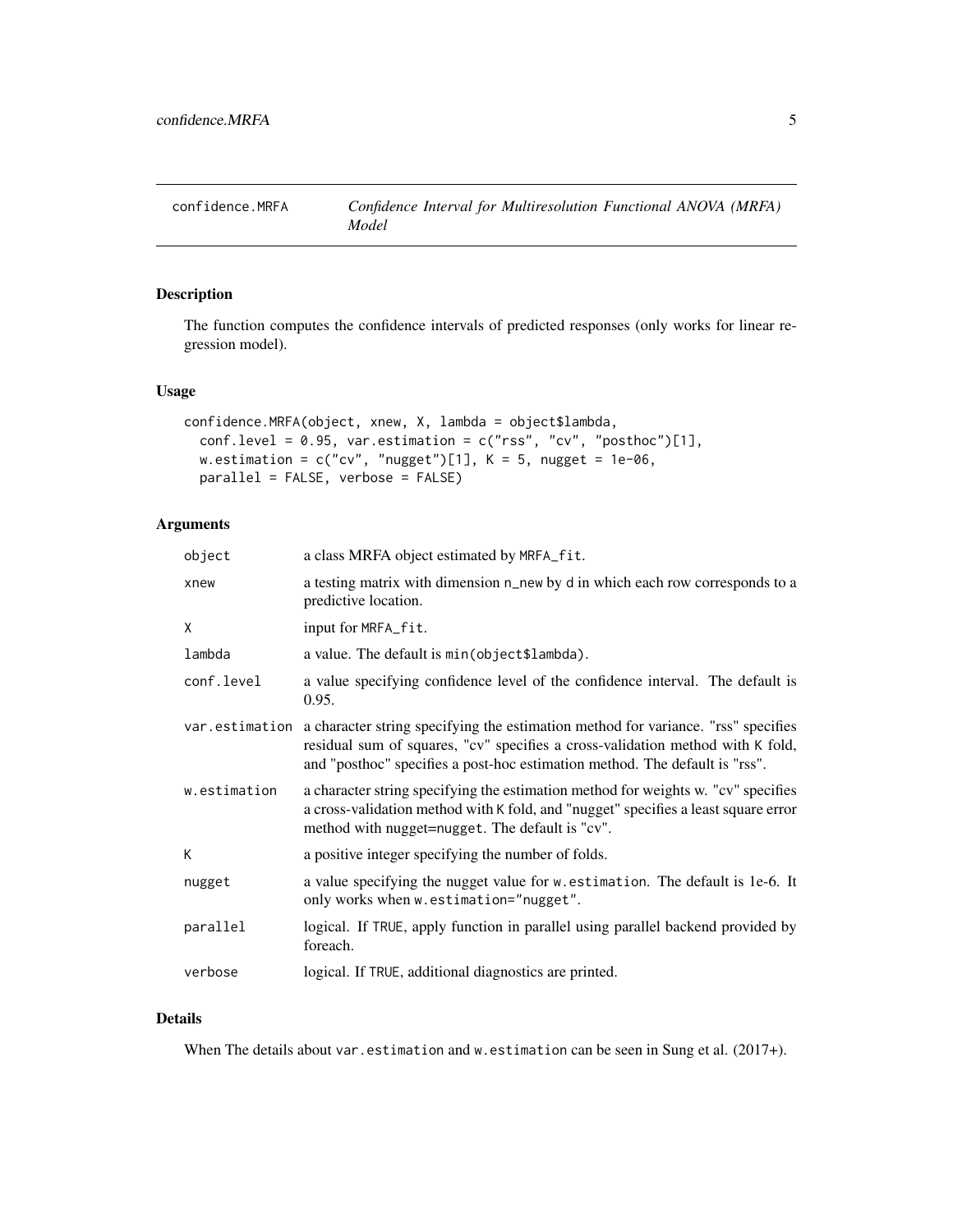#### <span id="page-5-0"></span>Value

| lower bound | a vector with length n_new displaying lower bound of predicted responses at<br>locations xnew. |
|-------------|------------------------------------------------------------------------------------------------|
| upper bound | a vector with length n_new displaying upper bound of predicted responses at<br>locations xnew. |
| conf.level  | as above.                                                                                      |

#### Author(s)

Chih-Li Sung <iamdfchile@gmail.com>

#### See Also

[MRFA\\_fit](#page-8-1) for fitting of a multi-resolution functional ANOVA model; [predict.MRFA](#page-11-1) for prediction of a multi-resolution functional ANOVA model.

#### Examples

```
## Not run:
##### Testing function: OTL circuit function #####
##### Thanks to Sonja Surjanovic and Derek Bingham, Simon Fraser University #####
otlcircuit <- function(xx)
{
 Rb1 \le -50 + xx[1] \times 100Rb2 \le -25 + xx[2] * 45Rf \leq -0.5 + xx[3] \times 2.5Rc1 \leq -1.2 + xx[4] \times 1.3Rc2 \le -0.25 + xx[5] \times 0.95beta <- 50 + xx[6] * 250Vb1 <- 12*Rb2 / (Rb1+Rb2)
 term1a <- (Vb1+0.74) * beta * (Rc2+9)
 term1b <- beta*(Rc2+9) + Rf
 term1 <- term1a / term1b
 term2a <- 11.35 * Rf
 term2b <- beta*(Rc2+9) + Rf
 term2 <- term2a / term2b
 term3a <- 0.74 * Rf * beta * (Rc2+9)
 term3b <- (beta*(Rc2+9)+Rf) * Rc1term3 <- term3a / term3b
 Vm <- term1 + term2 + term3
 return(Vm)
}
```
library(MRFA)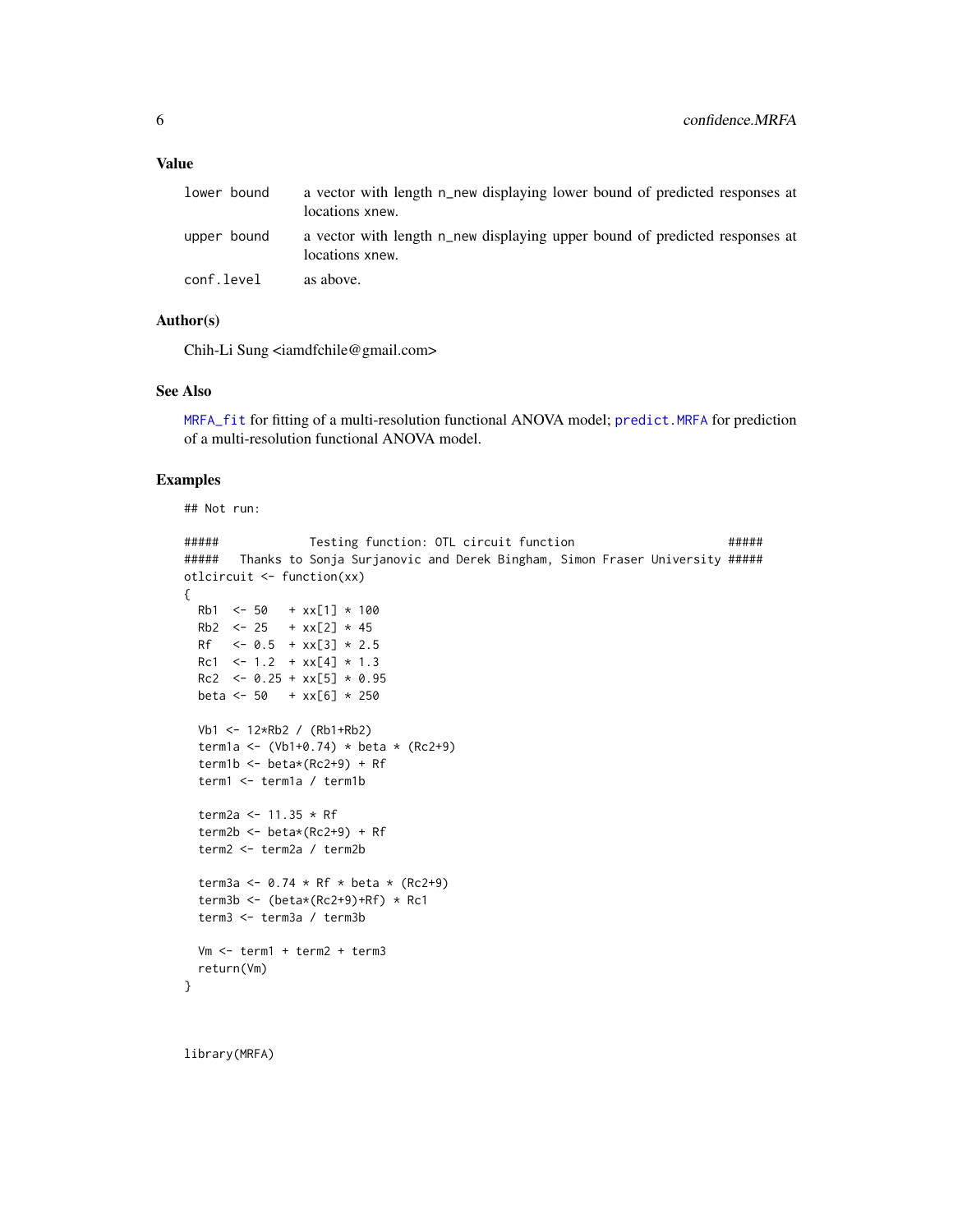#### <span id="page-6-0"></span>cv.MRFA 7

```
##### training data and testing data #############
set.seed(2)
n <- 100; n_new <- 10; d <- 6
X.train \leq matrix(runif(d*n), ncol = d)
Y.train <- apply(X.train, 1, otlcircuit)
X.test <- matrix(runif(d*n_new), ncol = d)
Y.test <- apply(X.test, 1, otlcircuit)
##### Fitting #####
MRFA_model <- MRFA_fit(X.train, Y.train)
##### Prediction ######
Y.pred <- predict(MRFA_model, X.test, lambda = min(MRFA_model$lambda))$y_hat
print(sqrt(mean((Y.test - Y.pred)^2)))
### confidence interval ###
conf.interval <- confidence.MRFA(MRFA_model, X.test, X.train, lambda = min(MRFA_model$lambda))
print(conf.interval)
```
## End(Not run)

cv.MRFA *Compute K-fold cross-validated error for Multi-Resolution Functional ANOVA (MRFA) Model*

#### Description

Computes the K-fold cross validated mean squared prediction error for multiresolution functional ANOVA model.

#### Usage

```
cv.MRFA(X, Y, order = 10, level = 10, lambda = exp(seq(log(500),log(0.001), by = -0.01)), K = 10, plot.it = TRUE, parallel = FALSE,
  verbose = FALSE, ...)
```
#### Arguments

| X        | input for MRFA_fit.                                                                                                                  |
|----------|--------------------------------------------------------------------------------------------------------------------------------------|
| Y        | input for MRFA_fit.                                                                                                                  |
| order    | input for MRFA_fit.                                                                                                                  |
| level    | input for MRFA _ fit.                                                                                                                |
| lambda   | lambda values at which CV curve should be computed.                                                                                  |
| К        | a positive integer specifying the number of folds.                                                                                   |
| plot.it  | logical. If TRUE, a CV curve will be shown. The default is TRUE.                                                                     |
| parallel | logical. If TRUE, apply cross-validation function in parallel using parallel back-<br>end provided by foreach. The default is FALSE. |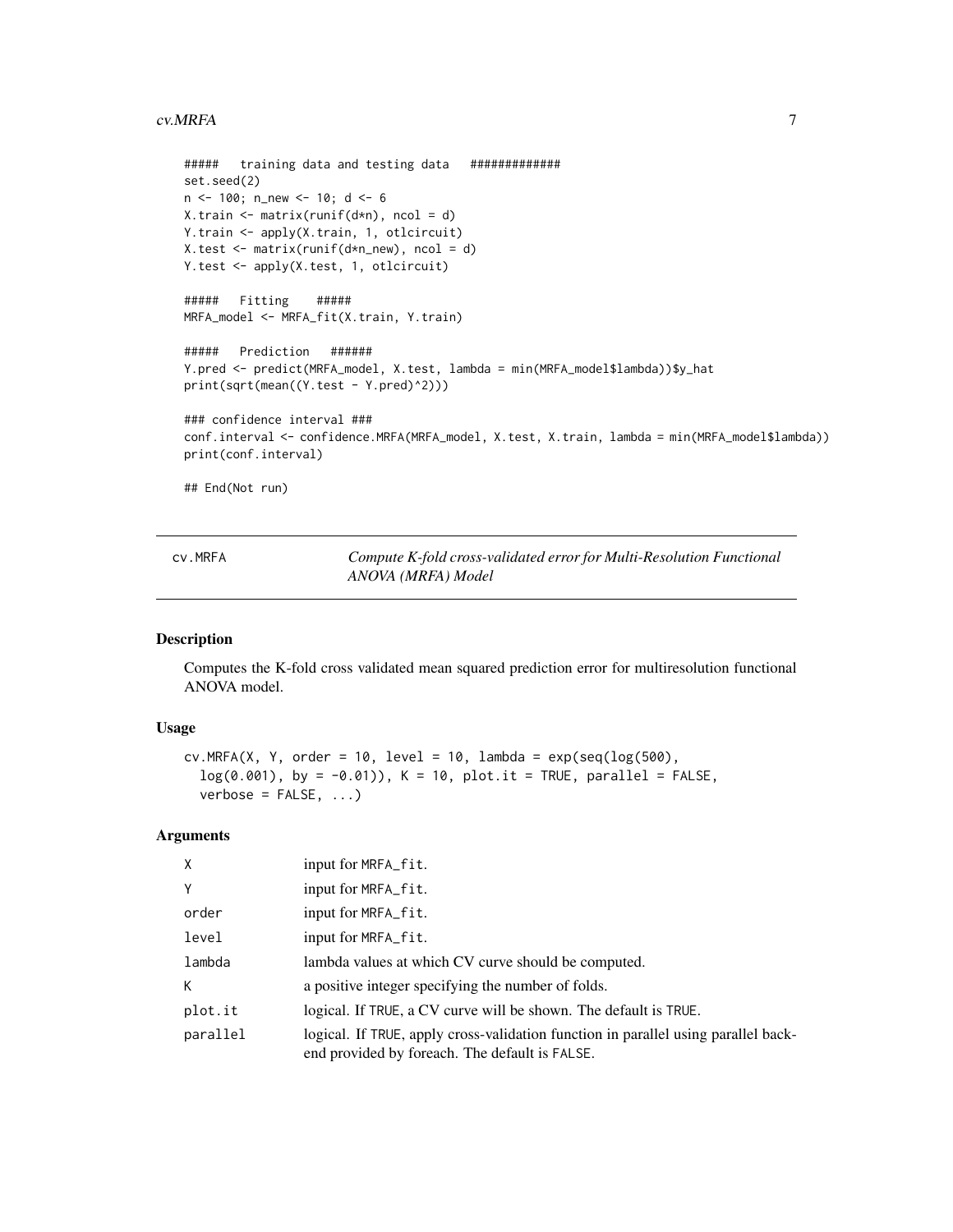<span id="page-7-0"></span>

| verbose  | logical. If TRUE, additional diagnostics are printed. The default is FALSE. |
|----------|-----------------------------------------------------------------------------|
| $\cdots$ | additional arguments to MRFA_fit.                                           |

#### Value

| lambda   | lambda values at which CV curve is computed. |
|----------|----------------------------------------------|
| .CV      | the CV curve at each value of lambda.        |
| cv.error | the standard error of the CV curve           |

#### Author(s)

Chih-Li Sung <iamdfchile@gmail.com>

#### See Also

[MRFA\\_fit](#page-8-1) for fitting a multiresolution functional ANOVA model.

#### Examples

## Not run:

```
##### Testing function: GRAMACY & LEE (2009) function #####
##### Thanks to Sonja Surjanovic and Derek Bingham, Simon Fraser University #####
grlee09 <- function(xx)
{
 x1 \leftarrow xx[1]x2 < - xx[2]x3 < - xx[3]x4 \leftarrow xx[4]x5 < - xx[5]x6 \leftarrow xx[6]term1 <- exp(sin((0.9*(x1+0.48))^10))
  term2 <-x2 \times x3term3 < -x4y <- term1 + term2 + term3
  return(y)
}
library(MRFA)
##### Training data and testing data #####
set.seed(2)
n <- 100; n_rep <- 3; n_new <- 50; d <- 6
X.train \leq matrix(runif(d*n), ncol = d)
X.train <- matrix(rep(X.train, each = n_rep), ncol = d)
Y.train <- apply(X.train, 1, grlee09)
Y.train <- Y.train + rnorm(n*n_rep, 0, 0.05)
X.test <- matrix(runif(d*n_new), ncol = d)
Y.test <- apply(X.test, 1, grlee09)
```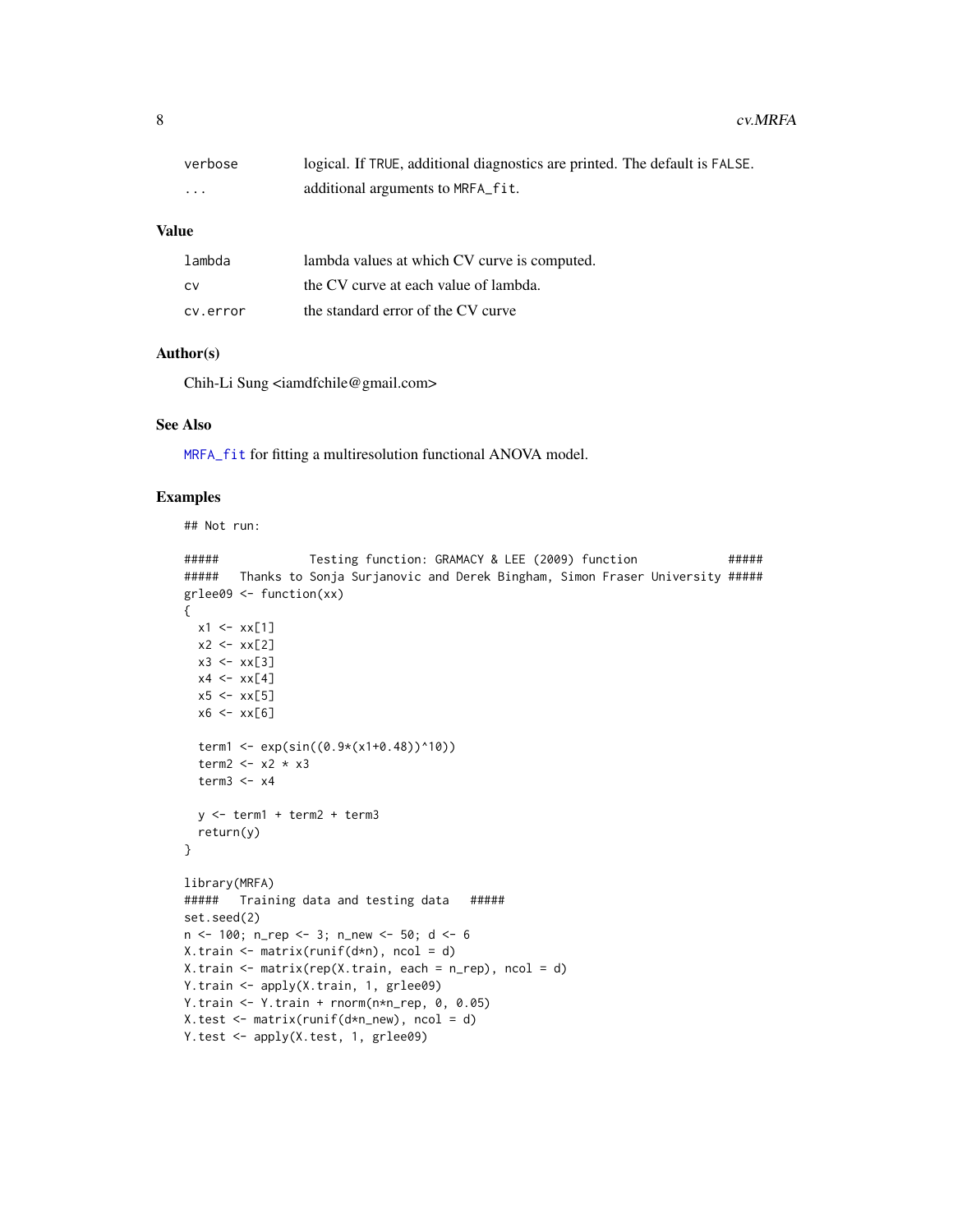#### <span id="page-8-0"></span>MRFA\_fit 9

```
##### Fitting #####
MRFA_model <- MRFA_fit(X.train, Y.train)
##### Computes the K-fold cross validated #####
cv.out <- cv. MRFA(X. train, Y. train, K = 5, lambda = seq(0.01, 3, 0.1))
##### Prediction : CV ######
lambda_cv <- cv.out$lambda[which.min(cv.out$cv)]
Y.pred <- predict(MRFA_model, X.test, lambda = lambda_cv)$y_hat
print(sqrt(mean((Y.test - Y.pred)^2)))
## End(Not run)
```
<span id="page-8-1"></span>

MRFA\_fit *Fit a Multi-Resolution Functional ANOVA (MRFA) Model*

#### Description

The function performs the multi-resolution functional ANOVA (MRFA) approach.

#### Usage

```
MRFA_fit(X, Y, weights = rep(1, length(Y)), order = 10, level = 10,lambda.min = 1e-05, converge.tol = 1e-10, nvar.max = min(3 *length(Y), 3000), k = 2, pen.norm = c("2", "N")[1],
  model = LinReg(), standardize.d = TRUE, center = TRUE,
  standardize = TRUE, parallel = FALSE, verbose = TRUE)
```
#### Arguments

| X            | a design matrix with dimension n by d.                                                                                                                                           |
|--------------|----------------------------------------------------------------------------------------------------------------------------------------------------------------------------------|
| Y            | a response vector of size n.                                                                                                                                                     |
| weights      | a vector of observation weights.                                                                                                                                                 |
| order        | a positive integer specifying the highest order of interactions that can be enter-<br>tained in the model. The default is 10.                                                    |
| level        | a positive integer specifying the highest resolution level that can be entertained<br>in the model. The default is 10.                                                           |
| lambda.min   | a positive value specifying the minimum penalty value to be performed before<br>the convergence criterion is met.                                                                |
| converge.tol | convergence tolerance. It converges when relative difference with respect to<br>function value (penalized likelihood) is smaller than the tolerance. The default<br>is $1e-10$ . |
| nvar.max     | maximum number of non-zero variables.                                                                                                                                            |
| k            | a positive integer specifying the order of Wendland covariance function. The<br>default is 2.                                                                                    |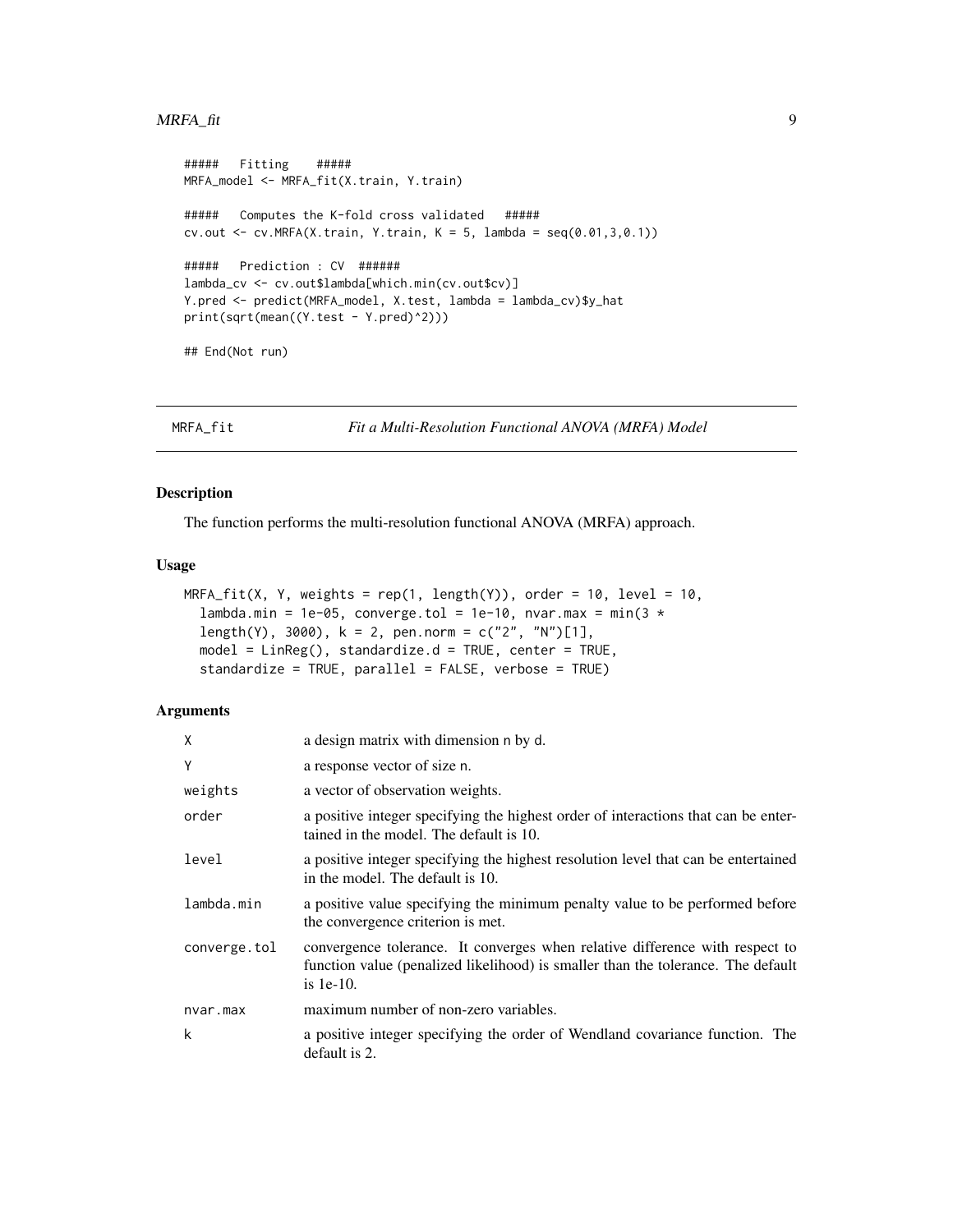| pen.norm      | a character string specifying the type of penalty norm for group lasso to be<br>computed. "2" or 2 specifies 2-norm, and "N" specifies native norm. The default<br>$i$ s "2".   |
|---------------|---------------------------------------------------------------------------------------------------------------------------------------------------------------------------------|
| model         | an object of class specifying other models. LinReg() (default) fits a linear re-<br>gression, LogReg() fits a logistic regression, and PoissReg() fits a Poisson<br>regression. |
| standardize.d | logical. If TRUE, the columns of the design matrix will be standardized into $[0,1]$ .                                                                                          |
| center        | logical. If TRUE, the columns of the model matrix will be centered (except a<br>possible intercept column).                                                                     |
| standardize   | logical. If TRUE, the model matrix will be blockwise orthonormalized.                                                                                                           |
| parallel      | logical. If TRUE, apply function in parallel in 1dp1y using parallel backend pro-<br>vided by foreach.                                                                          |
| verbose       | logical. If TRUE, additional diagnostics are printed.                                                                                                                           |

#### Details

A multi-resolution functional ANOVA (MRFA) model targets a low resolution representation of a low order functional ANOVA, with respect to strong effect heredity, to form an accurate emulator in a large-scale and high dimensional problem. This function fits an MRFA model using a modified group lasso algrithm. One can consider the loss function

$$
\frac{1}{n} \sum_{i=1}^{n} \left( y_i - \sum_{|u|=1}^{D_{\text{max}}} \sum_{r=1}^{R_{\text{max}}} \sum_{k=1}^{n_u(r)} \beta_u^{rk} \varphi_u^{rk}(x_{iu}) \right)^2 + \lambda \sum_{|u|=1}^{D_{\text{max}}} \sum_{r=1}^{R_{\text{max}}} \sqrt{N_u(r) \sum_{v \subseteq u} \sum_{s \le r} \sum_{k=1}^{n_v(s)} (\beta_v^{sk})^2},
$$

where  $\varphi_u^{rk}(x_{iu})$  is the basis function with resolution level r and with dimension  $u \in \{1, 2, ..., d\}$ , and  $D_{\text{max}}$  and  $R_{\text{max}}$  respectively are the maximal orders of functional ANOVA and multi-resolution level, which are indicated by order and level.

The group lasso path along the penalty parameter  $\lambda$  is given by the function, where the  $\lambda_{\max}$  is automatically given and  $\lambda_{\text{min}}$  is given by users, which is indicated by lambda.min. The group lasso algrithm is implemented via the modifications to the source code of the grplasso package (Meier, 2015).

lambda.min, converge.tol and nvar.max are the options for stopping the fitting process. Smaller lambda.min, or smaller converge.tol, or larger nvar.max yields more accurate results, paricularly for deterministic computer experiments. pen.norm specifies the type of penalty norm in the loss function. model specifies the response type, which can be non-continuous response, in the case the loss function is replaced by negative log-likelihood function. More details can be seen in Sung et al. (2017+).

#### Value

An MRFA object is returned, for which aic.MRFA, bic.MRFA and predict methods exist.

#### Author(s)

Chih-Li Sung <iamdfchile@gmail.com>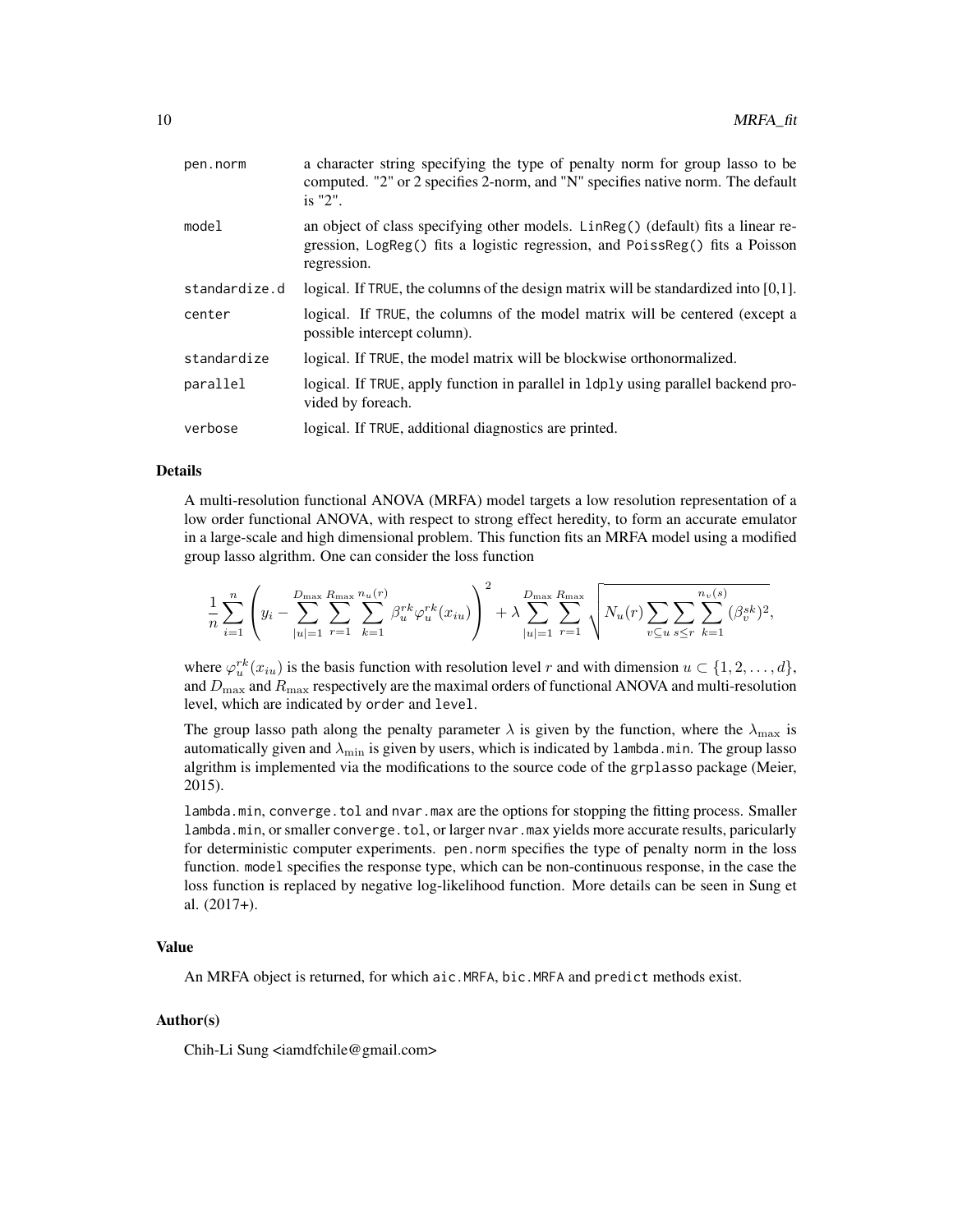#### <span id="page-10-0"></span> $MRFA_f$ fit 11

#### See Also

[predict.MRFA](#page-11-1) for prediction of the MRFA model.

#### Examples

```
## Not run:
```

```
##### Testing function: OTL circuit function #####
##### Thanks to Sonja Surjanovic and Derek Bingham, Simon Fraser University #####
otlcircuit <- function(xx)
{
 Rb1 <- 50 + xx[1] * 100
 Rb2 \le -25 + xx[2] \times 45Rf \leq -0.5 + xx[3] \times 2.5Rc1 \le -1.2 + xx[4] \times 1.3Rc2 \le -0.25 + xx[5] \times 0.95beta <- 50 + xx[6] * 250
 Vb1 <- 12*Rb2 / (Rb1+Rb2)
 term1a <- (Vb1+0.74) * beta * (Rc2+9)
 term1b \leq beta*(Rc2+9) + Rf
 term1 <- term1a / term1b
 term2a <- 11.35 * Rfterm2b <- beta*(Rc2+9) + Rf
 term2 <- term2a / term2b
 term3a <- 0.74 * RF * beta * (Rc2+9)term3b <- (beta*(Rc2+9)+Rf) * Rc1term3 <- term3a / term3b
 Vm <- term1 + term2 + term3
 return(Vm)
}
library(MRFA)
##### Training data and testing data #####
set.seed(2)
n <- 1000; n_new <- 100; d <- 6
X.train \leq matrix(runif(d*n), ncol = d)
Y.train <- apply(X.train, 1, otlcircuit)
X.test <- matrix(runif(d*n_new), ncol = d)
Y.test <- apply(X.test, 1, otlcircuit)
##### Fitting #####
MRFA_model <- MRFA_fit(X.train, Y.train, verbose = TRUE)
##### Prediction ######
Y.pred <- predict(MRFA_model, X.test, lambda = min(MRFA_model$lambda))$y_hat
print(sqrt(mean((Y.test - Y.pred)^2)))
## End(Not run)
```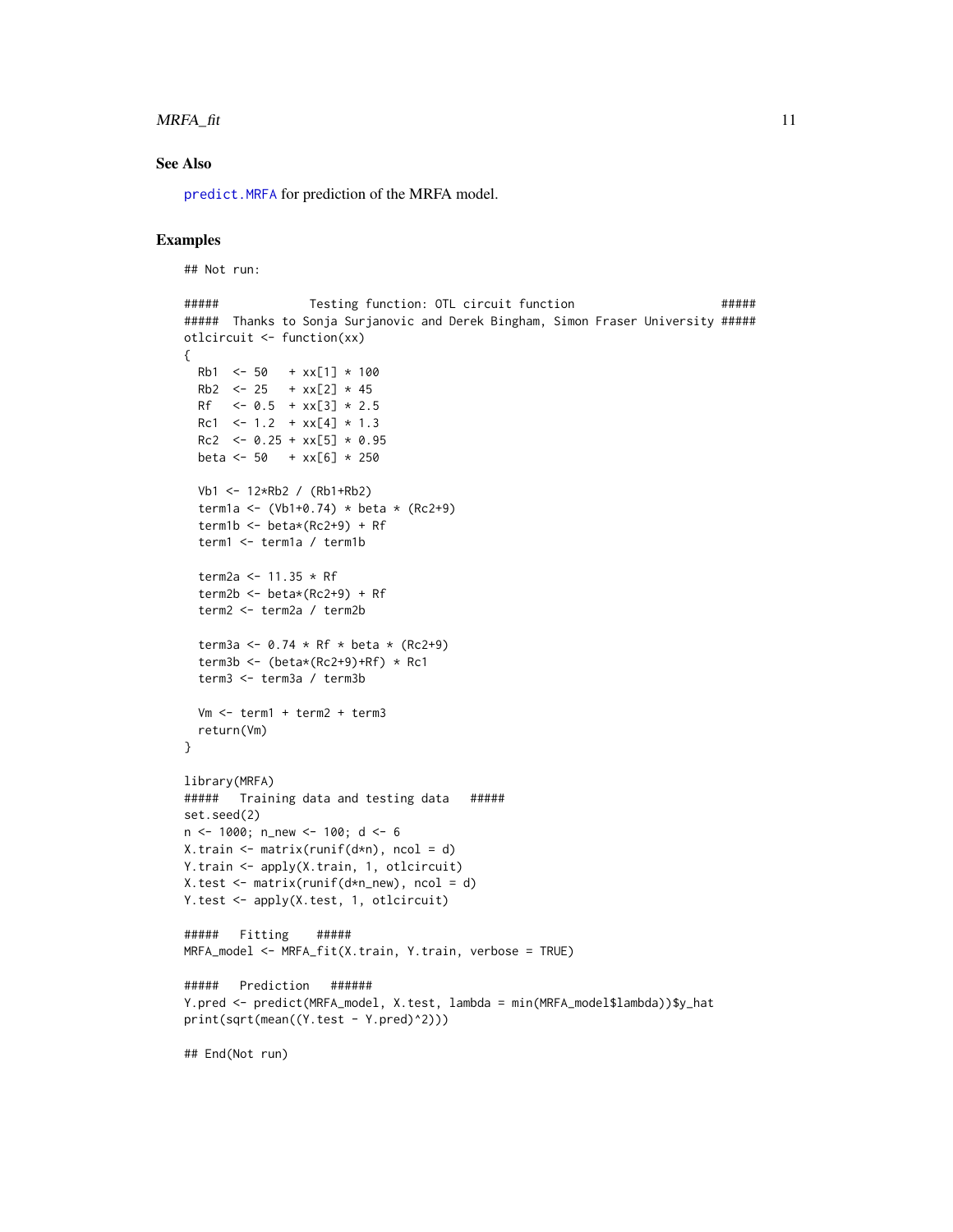<span id="page-11-1"></span><span id="page-11-0"></span>

#### Description

The function computes the predicted responses.

#### Usage

```
## S3 method for class 'MRFA'
predict(object, xnew, lambda = object$lambda,
 parallel = FALSE, ...
```
#### Arguments

| object   | a class MRFA object estimated by MRFA _ fit.                                                            |
|----------|---------------------------------------------------------------------------------------------------------|
| xnew     | a testing matrix with dimension n_new by d in which each row corresponds to a<br>predictive location.   |
| lambda   | a value, or vector of values, indexing the path. The default is object\$lambda.                         |
| parallel | logical. If TRUE, apply function in parallel in 1 dp1y using parallel backend pro-<br>vided by foreach. |
| $\cdots$ | for compatibility with generic method predict.                                                          |

#### Value

| lambda       | as above.                                                                                              |
|--------------|--------------------------------------------------------------------------------------------------------|
| coefficients | coefficients with respect to the basis function value.                                                 |
| v_hat        | a matrix with dimension n_new by length(lambda) displaying predicted re-<br>sponses at locations xnew. |

#### Author(s)

Chih-Li Sung <iamdfchile@gmail.com>

#### See Also

[MRFA\\_fit](#page-8-1) for fitting a multiresolution functional ANOVA model.

#### Examples

## Not run:

```
##### Testing function: OTL circuit function #####
##### Thanks to Sonja Surjanovic and Derek Bingham, Simon Fraser University #####
otlcircuit <- function(xx)
{
```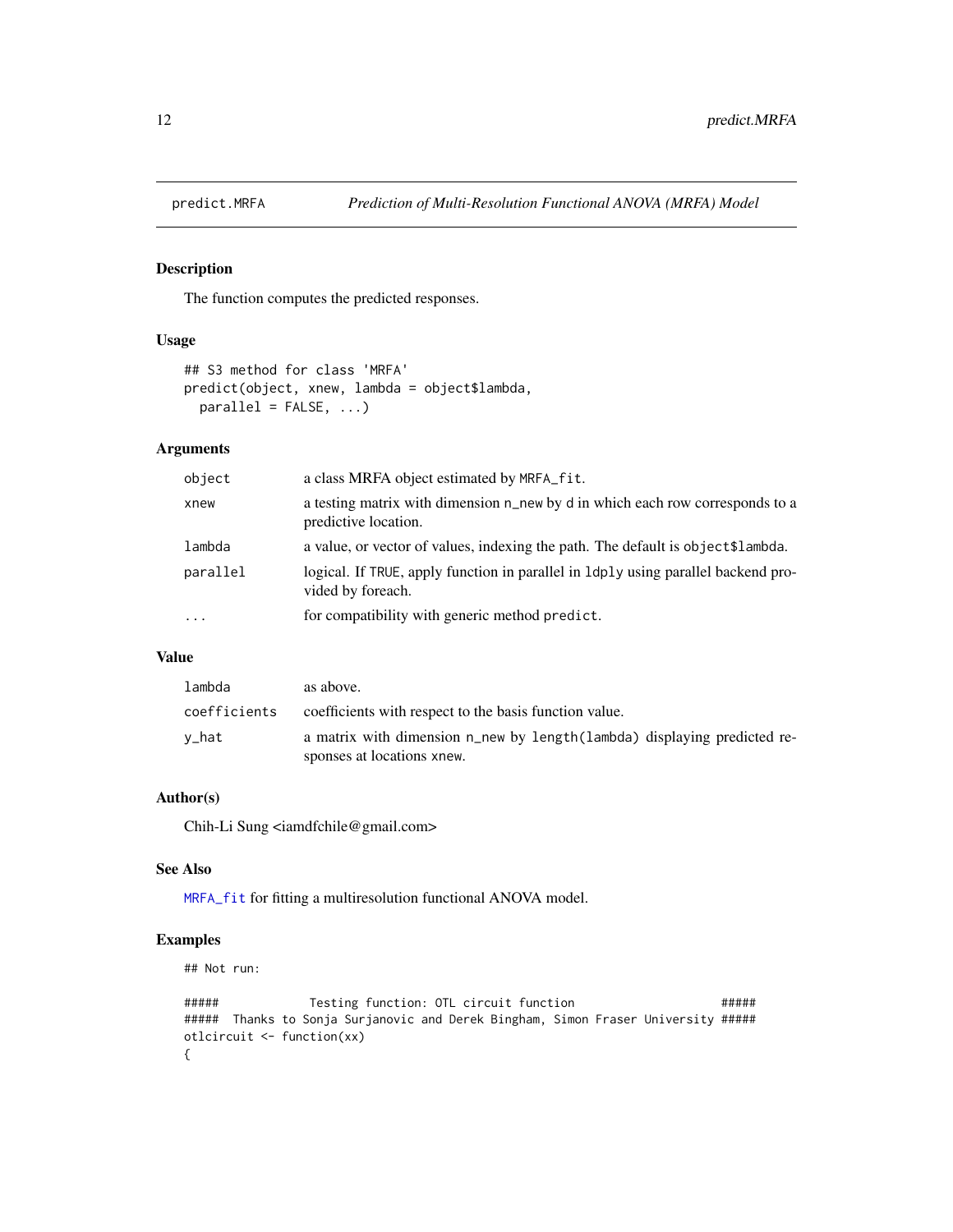```
Rb1 \le -50 + xx[1] * 100Rb2 \le -25 + xx[2] * 45Rf <- 0.5 + xx[3] * 2.5Rc1 \le 1.2 + xx[4] \times 1.3Rc2 \le -0.25 + xx[5] \times 0.95beta <- 50 + xx[6] * 250
  Vb1 <- 12*Rb2 / (Rb1+Rb2)
  term1a <- (Vb1+0.74) * beta * (Rc2+9)
  term1b <- beta*(Rc2+9) + Rf
  term1 <- term1a / term1b
  term2a <- 11.35 * Rf
  term2b <- beta*(Rc2+9) + Rf
  term2 <- term2a / term2b
  term3a <- 0.74 * RF * beta * (RC2+9)term3b <- (beta*(Rc2+9)+Rf) * Rc1term3 <- term3a / term3b
  Vm <- term1 + term2 + term3
  return(Vm)
}
library(MRFA)
##### Training data and testing data #####
set.seed(2)
n <- 1000; n_new <- 100; d <- 6
X.train <- matrix(runif(d*n), ncol = d)
Y.train <- apply(X.train, 1, otlcircuit)
X.test <- matrix(runif(d*n_new), ncol = d)
Y.test <- apply(X.test, 1, otlcircuit)
##### Fitting #####
MRFA_model <- MRFA_fit(X.train, Y.train, verbose = TRUE)
##### Prediction ######
Y.pred <- predict(MRFA_model, X.test, lambda = min(MRFA_model$lambda))$y_hat
print(sqrt(mean((Y.test - Y.pred)^2)))
## End(Not run)
```